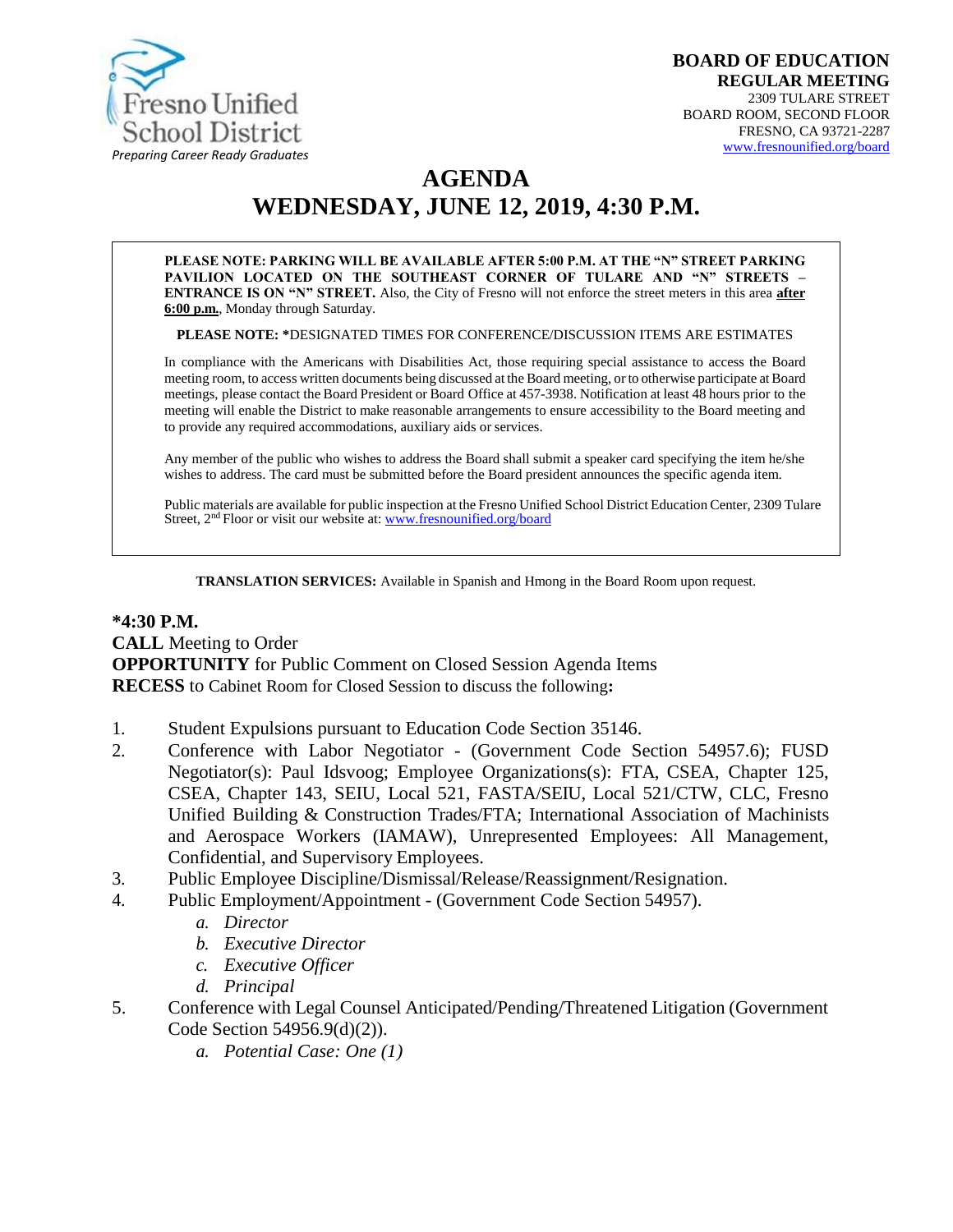**6:00 P.M., RECONVENE** and report action taken during Closed Session, if any.

# **PLEDGE OF ALLEGIANCE**

Ms. Laurie Momjian from Bullard High School will lead the flag salute.

### **RECOGNIZE High School Spring Athletic Champions**

The Board of Education and Superintendent wish to recognize the following Fresno Unified athletic teams for the 2018/19 school year:

- Bullard High Lacrosse Team Fresno City Champions Coach Tamara Francis
- Edison High Girls Track Team members State qualifying 4 x 400m relay team, and State Qualifying and Valley Champion 800m runner, Kennedy Jennings – Coach Danny Alberty.

Contact person: Kim Mecum, telephone 457-3731.

# **HEAR Report from Superintendent**

### **OPPORTUNITY for Public Comment on Consent Agenda Items**

**ALL CONSENT AGENDA** items are considered to be routine by the Board of Education and will be enacted by one motion. There will be no separate discussion of items unless a Board member so requests, in which event, the item(s) will be considered following approval of the Consent Agenda.

# **A. CONSENT AGENDA**

# **A-1, APPROVE Personnel List**

Included in the Board binders is the Personnel List, Appendix A, as submitted. The Superintendent recommends approval. Contact person: Paul Idsvoog, telephone 457-3548.

### **A-2, ADOPT Findings of Fact and Recommendations of District Administrative Board**

The Board of Education received and considered the Findings of Fact and Recommendations of District Administrative Panels resulting from hearings on expulsion and readmittance cases conducted during the period since the May 29, 2019 Regular Board meeting. The Superintendent recommends adoption. Contact person: Kim Mecum, telephone 457-3731.

### **A-3, APPROVE Minutes from Prior Meetings**

Included in the Board binders are the draft minutes for the May 1, 2019 and May 15, 2019 Regular Board meetings. The Superintendent recommends approval. Contact person: Robert G. Nelson, telephone 457-3884.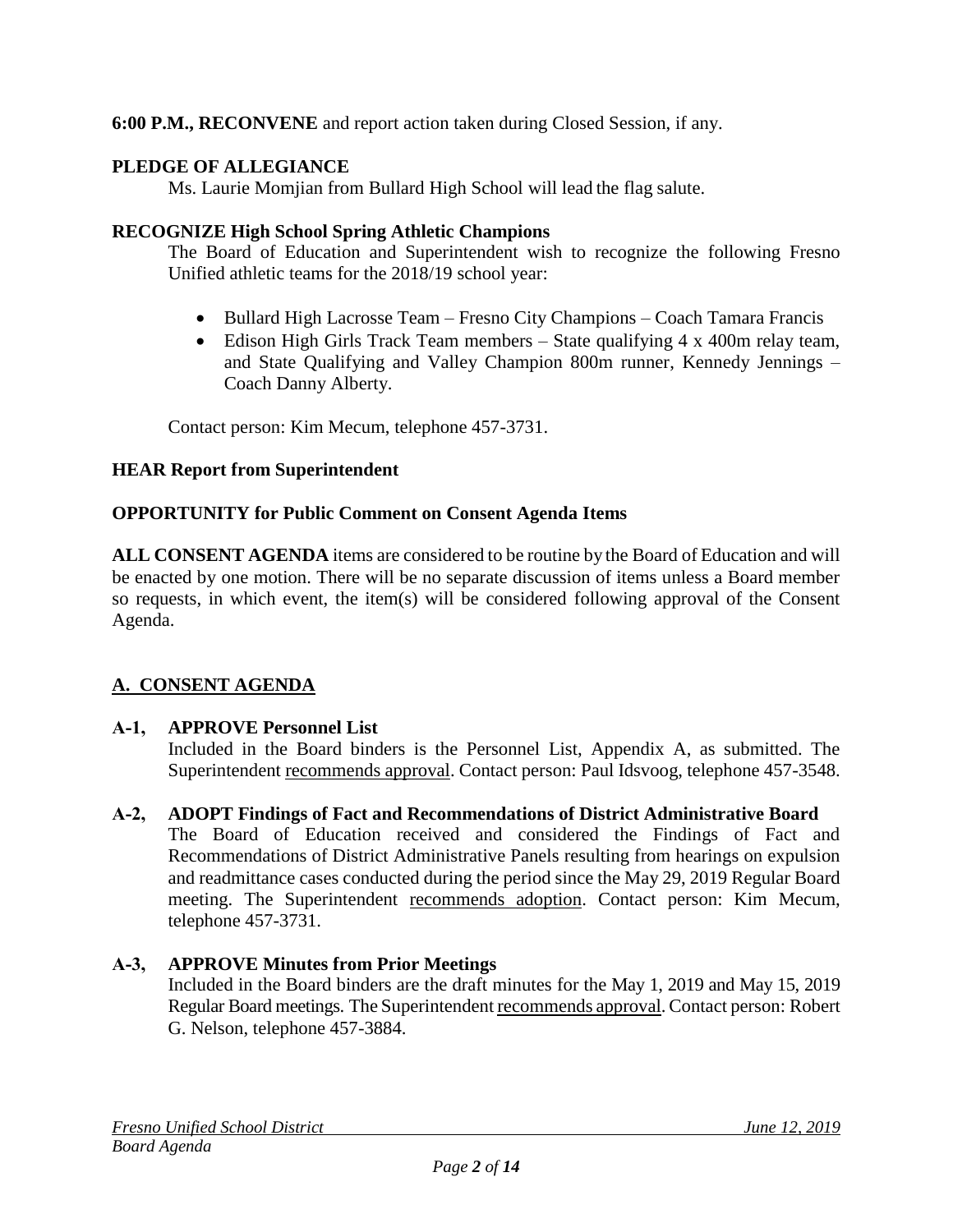### **A-4, ADOPT Resolution in Support of Improving Indoor Air Quality for Employees, Students, and Visitors**

It is recommended the Board adopt a resolution in support of improving indoor air quality for employees and visitors. According to the American Lung Association, fragrances can and do affect indoor air quality. They also represent potential health hazards for employees with allergies and chronic lung diseases. Perfumes, colognes, aftershave, scented lotions, scented hairspray, as well as strong-smelling cleaning products, can actually be detrimental to efforts to create a healthy indoor environment. The Superintendent recommends adoption. Fiscal impact: There is no fiscal impact to the district at this time. Contact person: David Chavez, telephone 457-3566.

### **A-5, ADOPT Declaration of Need for Fully Qualified Educators**

Included in the Board binders is the 2019/20 Declaration of Need for Fully Qualified Educators. Annually, the District adopts the Declaration of Need for Fully Qualified Educators, which certifies that there may be an insufficient number of certificated persons who meet the district's specified employment criteria for the positions listed on the Declaration. The adoption of the Declaration is a prerequisite to the issuance of any limited assignment teaching permits or emergency permits in the event that shortages in certain subject areas occur (Title 5, California Code of Regulations, Section 80026). The Superintendent recommends adoption. Fiscal impact: There is no fiscal impact to the district. Contact person: Paul Idsvoog, telephone 457-3548.

### **A-6, ADOPT Resolution 18-25 Authorizing Inter-Fund Loans for Cash Flow Purposes**

Included in the Board binders is Resolution 18-25 recommended for adoption to authorize Fresno Unified School District to transfer funds as needed for cash-flow purposes and to repay those transactions as funds become available for the 2019/20 fiscal year. Education Code Section 42603 authorizes inter-fund loans to cover such temporary cash flow transfers. The Superintendent recommends adoption. Fiscal impact: There is no fiscal impact to the district. Contact person: Ruth F. Quinto, telephone 457-6226.

### **A-7, APPROVE Addendum No. 2 and Addendum No. 3 to the Master Agreement with Fresno City College (FCC)/State Center Community College District to Allow Fresno Unified to Use FCC Facilities for Design Science High School, and for FCC to Use the Current Design Science High School Campus**

Included in the Board binders and recommended for approval are Addendum No. 2 and Addendum No. 3 to the Master Agreement (also in the Board binders) between Fresno Unified and the Fresno City College (FCC) division of the State Center Community College District. The Board approved the Master Agreement Establishing an Educational Partner Relationship on December 13, 2017, to facilitate joint projects and joint use of facilities by the two institutions to benefit the community, to be implemented on a projectby-project basis via addenda.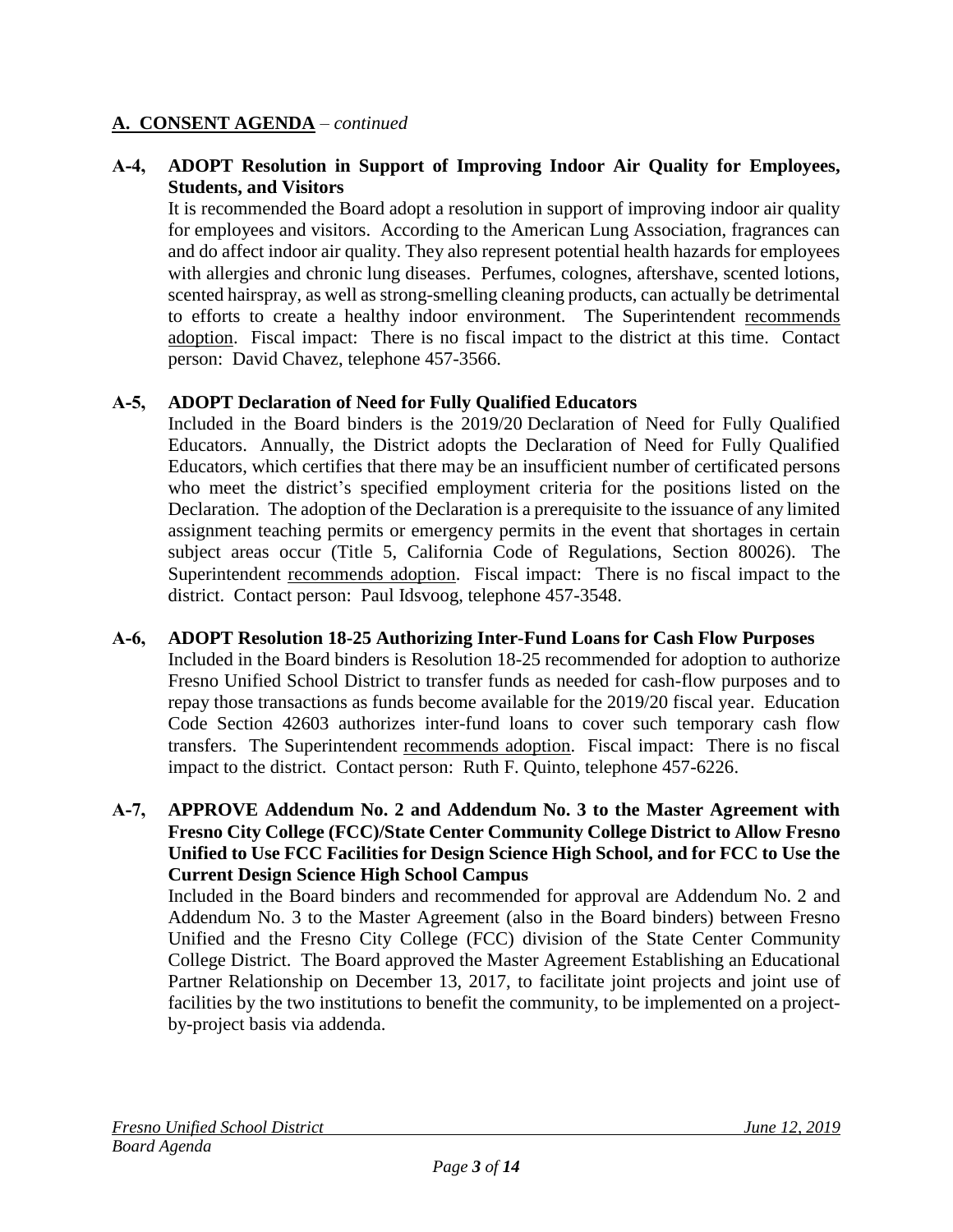Approval of Addenda No. 2 and No. 3 will provide for a facilities exchange, facilitating the move of Design Science Middle College High School to the FCC campus by allowing use of FCC facilities, and allowing FCC to use Fresno Unified facilities. The Superintendent recommends approval. Fiscal impact: Approval of Addendum No. 2 and Addendum No. 3 have no direct fiscal impacts. Contact person: Karin Temple, telephone 457-3134.

### **A-8, APPROVE Award of Bid 19-56, Renovations at Fresno City College for Design Science High School**

Included in the Board binders is information on Bid 19-56 for renovations to facilities at Fresno City College (FCC) to be used by Design Science Middle College High School. The project includes interior remodel (painting, instructional technology, cabinets, ceiling tiles) of seven existing classrooms and seven existing office/flexible spaces on the first and second floors of FCC's Business Education Building, and electrical and finish upgrades for a modified kitchen/cafeteria facility in the Cafeteria Building. Design Science will utilize approximately 9,850 square feet of facility space at FCC beginning in August 2019. Staff recommends award to the lowest responsive, responsible bidder:

Metropolitan Builders LLC (Fresno, California) \$505,000

The Superintendent recommends approval. Fiscal impact: \$505,000 is available in the Assigned General Fund Balance. Contact person: Karin Temple, telephone 457-3134.

### **A-9, APPROVE Agreement with CORE for Shared Administrator Services and the Accompanying Employment Agreement Between Fresno Unified School District and Michelle Steagall, Associate Superintendent for School Leadership**

Included in the Board binders is a request for approval for an agreement between Fresno Unified School District and CORE for the shared services of Associate Superintendent for School Leadership, Michelle Steagall. The Board binders also include the Employment Agreement between Fresno Unified and Michelle Steagall for the 2019/20 school year. Pursuant to the Shared Services Agreement, CORE shall reimburse the district for all items of cost associated with, or arising out of, its access to the services of the district's employee, Michelle Steagall. The Superintendent recommends approval. Fiscal impact: CORE will reimburse Fresno Unified School District for the total cost associated with the Employment Agreement. As a result, there will be no fiscal impact to the district for either of these agreements. Contact person: Paul Idsvoog, telephone 457-3548.

### **A-10, APPROVE Agreement with Delta Health Systems/TeamCare**

Included in the Board binders is an agreement with Delta Health Systems/Team Care for employee wellness program administrative services. The Superintendent recommends approval. Fiscal impact: Annual cost of \$156,000 is available in the Health Internal Service Fund. Contact person: Ruth F. Quinto, telephone 457-6226.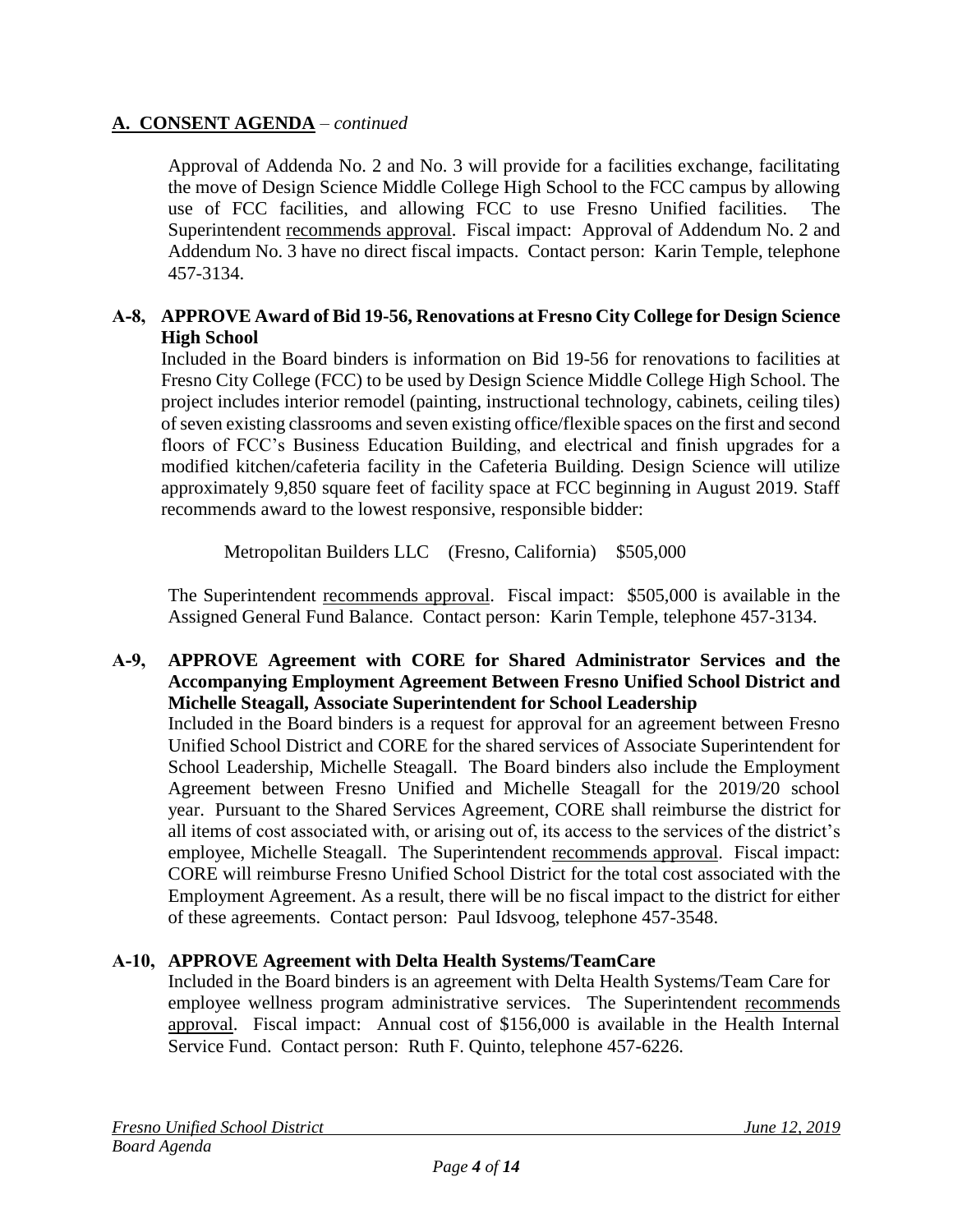### **A-11, APPROVE Legal and Investigation Services Agreements for 2019/20**

Included in the Board binders is a list of legal and investigation firms recommended for approval to provide services to Fresno Unified during 2019/20. The list includes the firm name and location and the 2018/19 and 2019/20 attorney/investigator hourly rate(s). Staff negotiated rates with the firms and as a result, most have kept their rates the same as last year. Representation agreements with all firms are available in the office of the Deputy Superintendent/Chief Financial Officer. The Superintendent recommends approval. Fiscal impact: Sufficient funds are available in the 2019/20 budget in the Unrestricted General Fund, Workers' Compensation Fund and Liability Fund. Contact person: Ruth F. Quinto, telephone 457-6226.

### **A-12, APPROVE Amendment to Agreement with Anthem Blue Cross**

Included in the Board binders is an amendment to the agreement with Anthem Blue Cross. Anthem Blue Cross manages network provider services, claim/contract pricing services, utilization review services and case management services on behalf of the Joint Health Management Board (JHMB) and active employees and retirees. The Superintendent recommends approval. Fiscal impact: Sufficient funds in the estimated annual amount of \$2,126,404 are available in the Health Internal Service Fund. Contact person: Ruth F. Quinto, telephone 457-6226.

**A-13, APPROVE 2019/20 Annual Membership Dues with the California School Boards Association/Education Legal Alliance, the Council of the Great City Schools, and the National School Boards Association Council of Urban Boards of Education** It is recommended that the Board approve the 2019/20 annual membership dues with the California School Boards Association/Education Legal Alliance, the Council of the Great City Schools, and the National School Boards Association Council of Urban Boards of Education. The Superintendent recommends approval. Fiscal impact: Sufficient funds of \$96,408 are available in the 2019/20 Board Office budget. Contact person: David Chavez, telephone 457-3566.

### **A-14, APPROVE a Software as a Service Agreement with eCFIM Solutions for Maintenance Work Order System Improvements**

Included in the Board binders and recommended for approval is a Software as a Service (SaaS) agreement with eCFIM Solutions for the district's maintenance work order system. SaaS is a cloud-based software distribution model in which a third-party provider hosts applications and makes them available to customers over the Internet. The eCFIM SaaS agreement will reduce on-going costs of application and platform upgrades, and enhance work order system customer support and communication through use of currently underutilized applications. The three-year agreement, which is for the period July 1, 2019 through June 30, 2022, will eliminate annual costs associated with licensing, product upgrades, and expected cost escalation. The Superintendent recommends approval. Fiscal impact: First year funding of \$111,950 will be available in the 2019/20 Maintenance and Operations budget, pending Board approval. The total three-year contract cost is \$335,850. Contact person: Karin Temple, telephone 457-3134.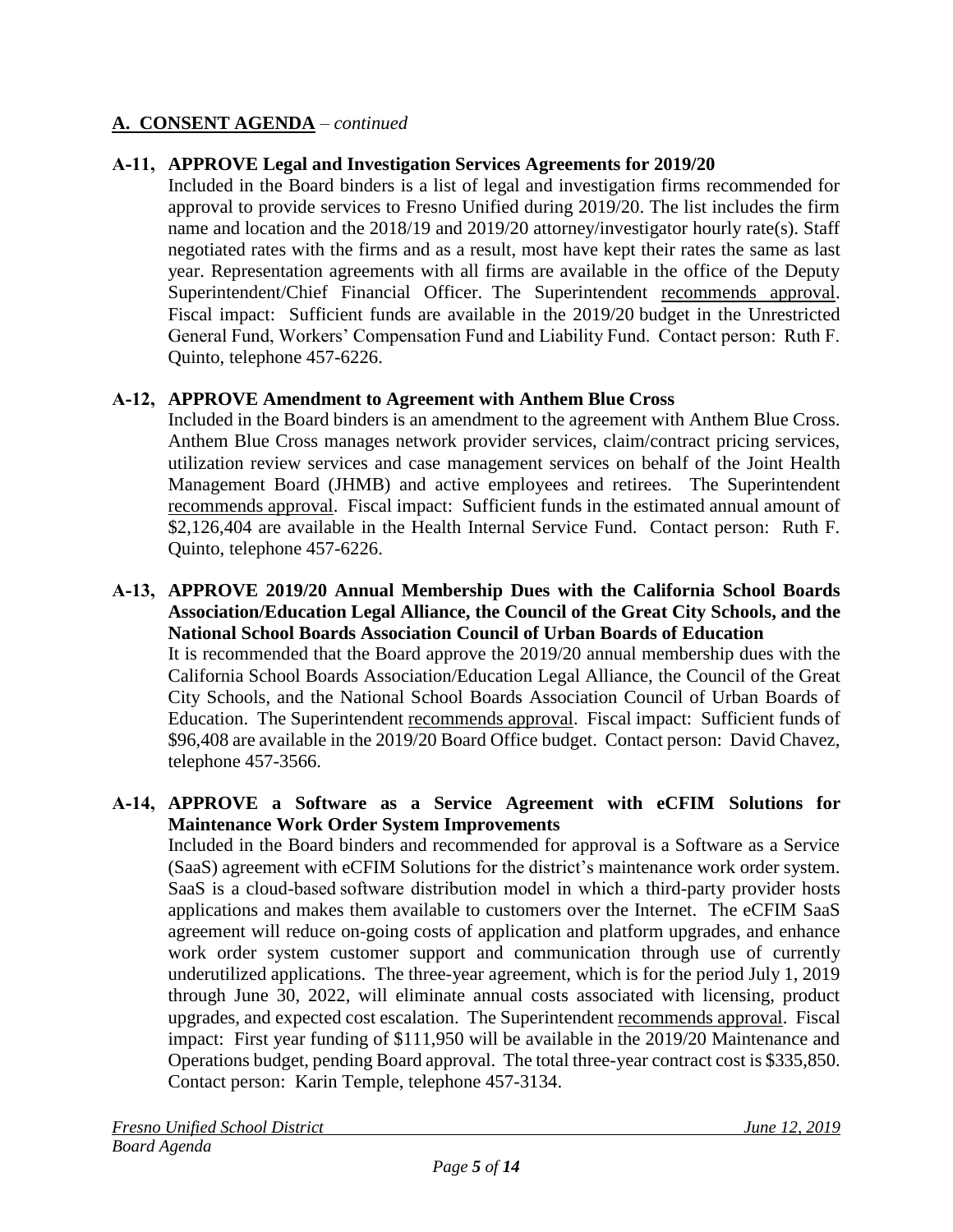### **A-15, APPROVE Award of Bid 19-51 Sections A, B and C – Mechanical Improvements for Various Schools: Malloch Elementary School, Tehipite Middle School and Bullard High School**

Included in the Board binders is information on Bid 19-51 Sections A, B and C to replace the existing mechanical equipment at Malloch (chiller), Tehipite (air handlers) and Bullard (air handler) with district supplied energy efficient mechanical equipment. This project also includes replacement of energy management controls systems at Malloch and Tehipite and necessary structural upgrades. The project will increase energy efficiency and reduce routine maintenance. These projects utilize funding from the California Clean Energy Jobs Act (Proposition 39). Staff recommends award to the lowest responsive, responsible bidders:

| Section A:       | Strategic Mechanical, Inc. | (Fresno, CA) \$ 299,000   |  |
|------------------|----------------------------|---------------------------|--|
| Section B and C: | American Incorporated      | (Visalia, CA) \$1,247,570 |  |

The Superintendent recommends approval. Fiscal impact: The recommended bid award of \$1,546,570 is available in the California Clean Energy Jobs Act (Proposition 39) budget. The total project cost, including the mechanical equipment previously purchased, is \$1,736,702. Contact person: Karin Temple, telephone 457-3134.

#### **A-16, APPROVE Award of Bid 19-52 Sections B, D, and E, Energy Management Controls Upgrades for Various Schools: Bullard Talent and Greenberg Elementary Schools and Terronez Middle School; and Reject Bid Sections A and C: Kratt and Manchester Elementary Schools**

Included in the Board binders is information on Bid 19-52 Sections A, B, C, D, and E to upgrade the energy management system controls for five schools: Bullard Talent, Greenberg, Kratt and Manchester Elementary Schools; and Terronez Middle School. The project will increase energy efficiency and a reduction in routine maintenance. These energy efficiency controls projects utilize funding from the California Clean Energy Jobs Act (Proposition 39). Staff recommends award to the lowest responsive, responsible bidder:

Sections B, D, and E: Strategic Mechanical (Fresno, CA) \$2,095,877

It is also recommended the Board reject Bid Sections A and C due to bids received are over the construction estimate. Sections A and B will be reassessed for bidding in the future. The Superintendent recommends approval. Fiscal impact: The recommended bid award of \$2,095,877 is available in the California Clean Energy Jobs Act (Proposition 39) budget. Contact person: Karin Temple, telephone 457-3134.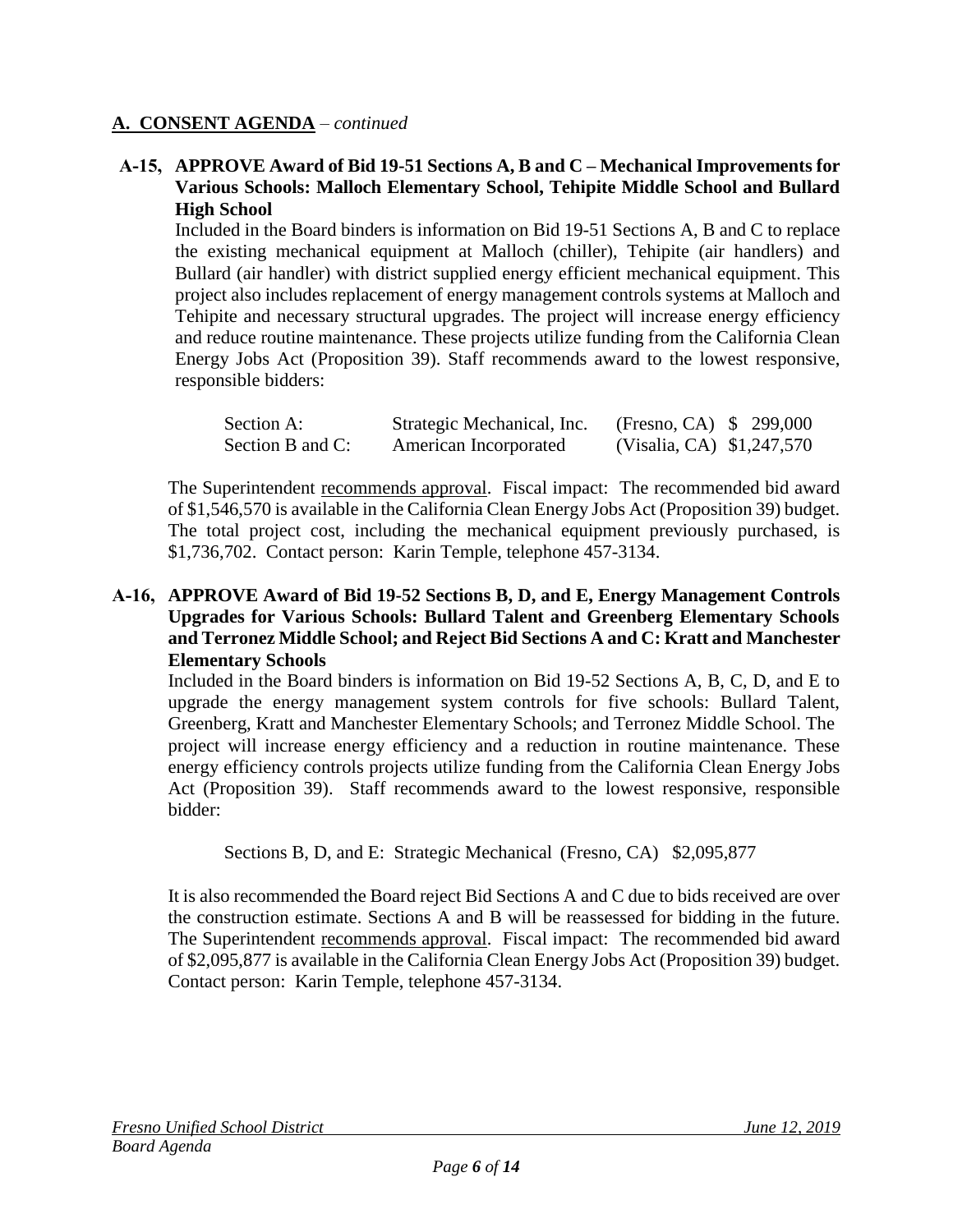### **A-17, APPROVE Award of Bid 19-55, Phoenix Secondary Academy Portable Infrastructure and Site Development**

Included in the Board binders is information on Bid 19-55 for site development (roads and parking lots, walkways, building pads) and utility infrastructure for the new Phoenix Secondary Academy campus on district-owned property at Church Avenue east of Peach Avenue. The project also includes construction of play courts, playfields, a shade structure, and off-site improvements (sidewalks and utility connections), and will support 23 modular buildings: multi-purpose room, administration building, 15 regular classrooms, CTE classroom, social/emotional support space, three restroom buildings, and a custodial/electrical/ storage facility. Staff recommends award to the lowest responsive, responsible bidder:

Marko Construction Group, Inc. (Fresno, CA) \$5,580,826

The Superintendent recommends approval. Fiscal impact: The recommended bid award of \$5,580,826 is available in the Measure X Fund (Phoenix Secondary Master Planned Modular Campus). The total Measure X project cost, including the modular buildings and shade structure previously purchased is \$11,774,840. Contact person: Karin Temple, telephone 457-3134.

### **A-18, APPROVE Foundation for California Community Colleges Agreement**

The Foundation for California Community Colleges is the legal home of the California College Guidance Initiative (CCGI), a statewide, equity focused, non-profit initiative that manages the state of California's college and career platform, CaliforniaColleges.edu. CaliforniaColleges.edu provides college, career, and financial aid planning for middle and high school students and their parents. All costs are funded through June 30, 2022 by the California Community Colleges Chancellor's Office as part of the College Next Initiative in the Central Valley. The Superintendent recommends approval. Fiscal impact: There is no fiscal impact to the district. Contact person: Kim Mecum, telephone 457-3731.

#### **A-19, APPROVE Manager II, Social Emotional Support Salary Placement E-25, 215 Duty Days on the Management Salary Schedule, Designation as Management, Exempt**

Included in the Board binders is the revised management salary schedule that reflects the addition of E-25, 215 duty days for Manager II, Social Emotional Support. This change reflects adding a 215 duty day schedule to allow more flexibility for support in the Manager II, Social Emotional Support position. The Superintendent recommends approval. Fiscal impact: There is no fiscal impact to the district at this time. Contact person: Paul Idsvoog, telephone 457-3548.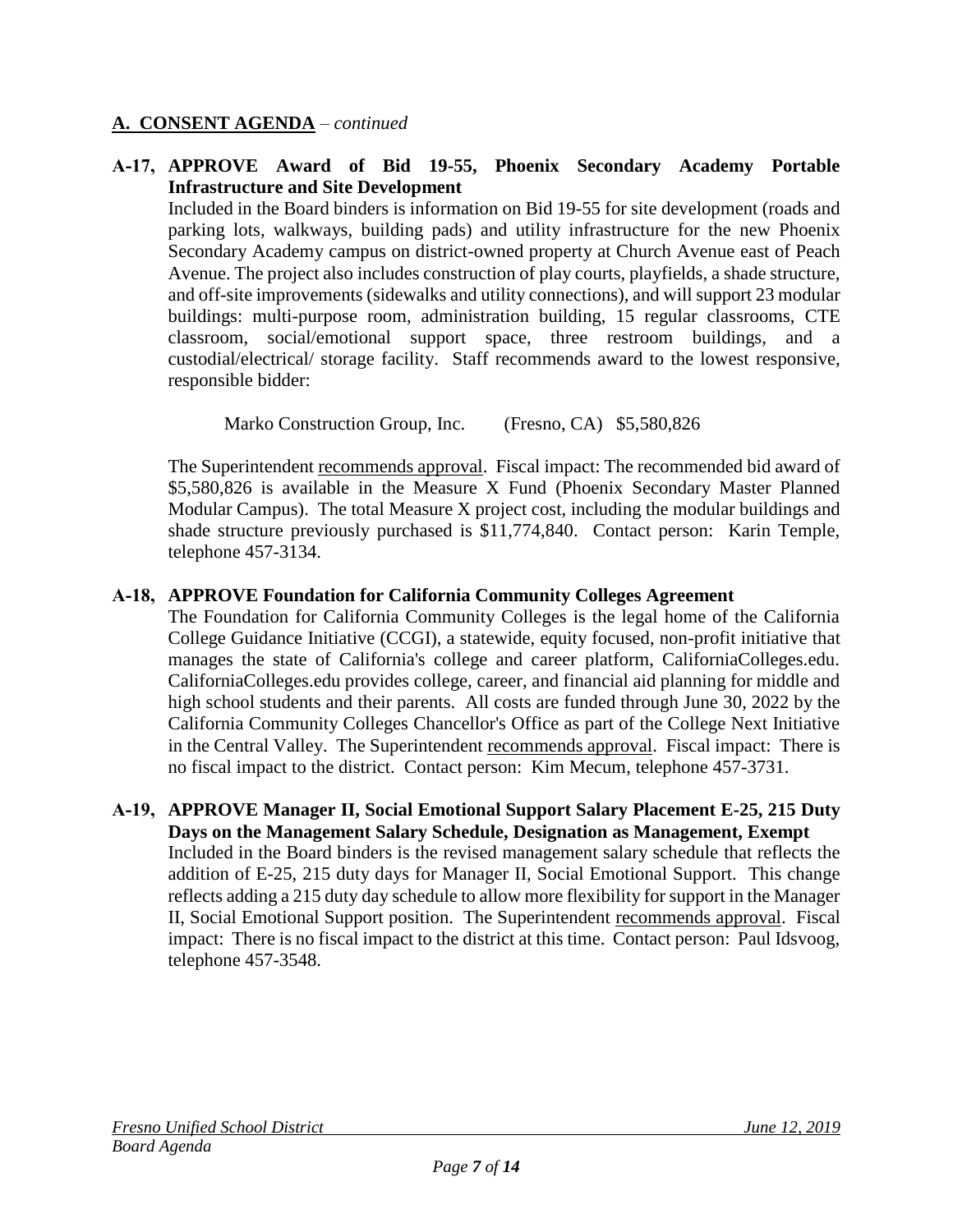### **A-20, APPROVE Proposed Revisions for Board Policies 0415 (NEW), 0420, 0460, 1312.3, 5148.3, 6142.3 (NEW), 6170.1 and deletion of 0411**

Included in the Board binders are proposed revisions for the following eight Board Policies (BP):

- (DELETION) BP 0411 Diversity, Equity and Inclusion
- (NEW) BP 0415 Diversity, Equity and Inclusion
- BP 0420 School Plans/Site Councils
- BP 0460 Local Control and Accountability Plan
- BP 1312.3 Uniform Complaint Procedures
- BP 5148.3 Preschool/Early Childhood Education
- (NEW) BP 6142.3 Civic Education
- BP 6170.1 Transitional Kindergarten

These revisions meet the legal mandates recommended by the California School Boards Association (CSBA). The Superintendent recommends approval. Fiscal impact: There is no fiscal impact to the district. Contact person: David Chavez, telephone 457-3566.

#### **A-21, APPROVE Renewal Agreement with Community Medical Providers Medical Group for Enhanced Primary Care Services for Employees, Retirees, Dependents and Spouses**

Included in the Board binders is a renewal agreement with Community Medical Providers Medical Group for the continuation of Enhanced Primary Care (EPC) services. The Superintendent recommends approval. Fiscal impact: Annual cost not to exceed \$999,900 is available in the Health Internal Service Fund. Contact person: Ruth F. Quinto, telephone 457-6226.

### **A-22, APPROVE Renewal Agreement with OptumInsight, Inc. for Health Plan Audit Services**

Included in the Board binders is an agreement with OptumInsight, Inc. (formerly AIM), to provide health plan audit services to the Joint Health Management Board. Superintendent recommends approval. Fiscal impact: Sufficient funds are available in the District's Health Internal Service Fund. Contact person: Ruth F. Quinto, telephone 457- 6226.

### **A-23, APPROVE the Special Education Annual Budget Plan, Service Plan, and Service Descriptions for 2019/20**

Included in the Board binders are the 2019/20 Special Education Annual Budget Plan, Service Plan, and descriptions of services provided to students with disabilities. The Annual Plans are based upon the proposed 2019/20 Special Education budget. A signed certification of the annual service and budget plans must be submitted to the California Department of Education, Special Education Division no later than June 30, 2019. The annual budget and service plans cover the period of July 1, 2019 through June 30, 2020.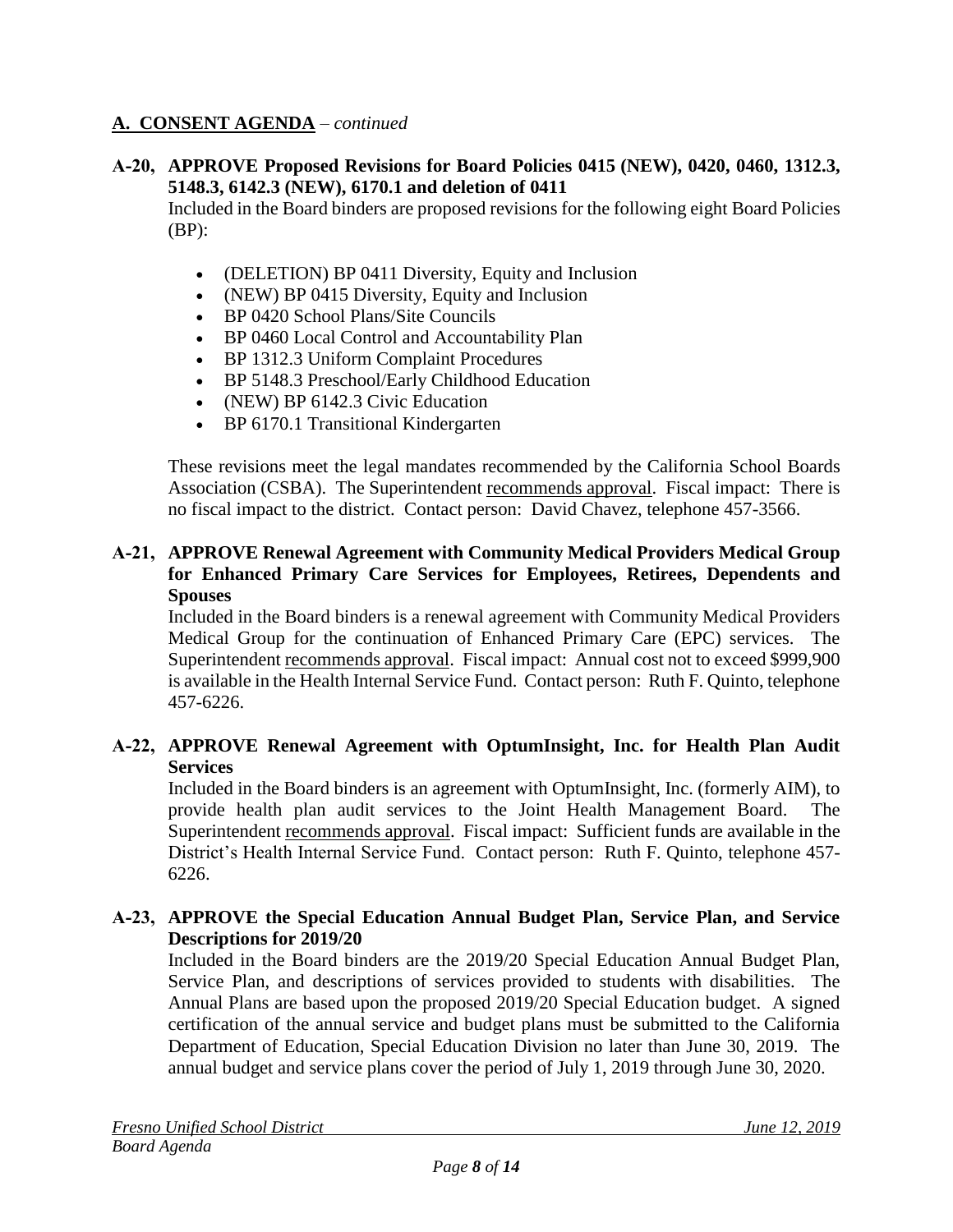The Superintendent recommends approval. Fiscal Impact: There is no fiscal impact to the district. Contact person: Kim Mecum, telephone 457-3731.

### **A-24, APPROVE Use of Individual Piggyback Contracts in 2019/20**

Included in the Board binders is a list of piggyback contracts recommended for utilization by the district during 2019/20 for efficient and cost effective procurement. Use of piggyback contracts is recommended to the Board annually. Piggybacking is allowed under Public Contract Codes 10299 and 20118, and is a best practice that takes advantage of competitive pricing from a contract formally bid by another school district or public agency. Approval does not commit the district to future purchases or require that any specific contract be utilized. All purchases associated with piggyback contracts will be presented to the Board for ratification on monthly purchase order reports.  The Superintendent recommends approval. Fiscal impact: Funding will be determined on a project-by-project basis; estimated annual expenditures for each piggyback contract are indicated on the backup material. Contact person: Karin Temple, telephone 457-3134.

# **A-25, DENY Claim #GL17-0814-3199**

Included in the Board binders is a Claim for Damages by a Minor, case #GL17-0814-3199. The Superintendent recommends that the Claim be denied, and the matter referred to the district's Executive Director of Benefits and Risk Management for further handling. Fiscal impact: There is no fiscal impact to the district at this time. Contact person: Ruth F. Quinto, telephone 457-6226.

### **A-26, RATIFY Amendment No. 2 to Agreement with Envision Insurance Company for Prescription Benefit Services**

Included in the Board binders is Amendment No. 2 to the agreement with Envision Insurance Company (Envision Rx) for prescription benefit services to active employees and pre-65 retirees. The Superintendent recommends ratification. Fiscal impact: This amendment has no fiscal impact to the district. Contact person: Ruth F. Quinto, telephone 457-6226.

# **A-27, RATIFY Carl D. Perkins Applications for Funding**

Ratify Carl D. Perkins Applications for funding, one each for the secondary and postsecondary (adult school) career technical education programs. The Superintendent recommends ratification. Fiscal impact: The estimated funding level for the 2019/20 school year for secondary is \$997,393 and the post-secondary funding level is \$198,078 (\$116,109 for Fresno Adult School and \$81,969 for Clovis Adult School). Contact person: Kim Mecum, telephone 457-3731.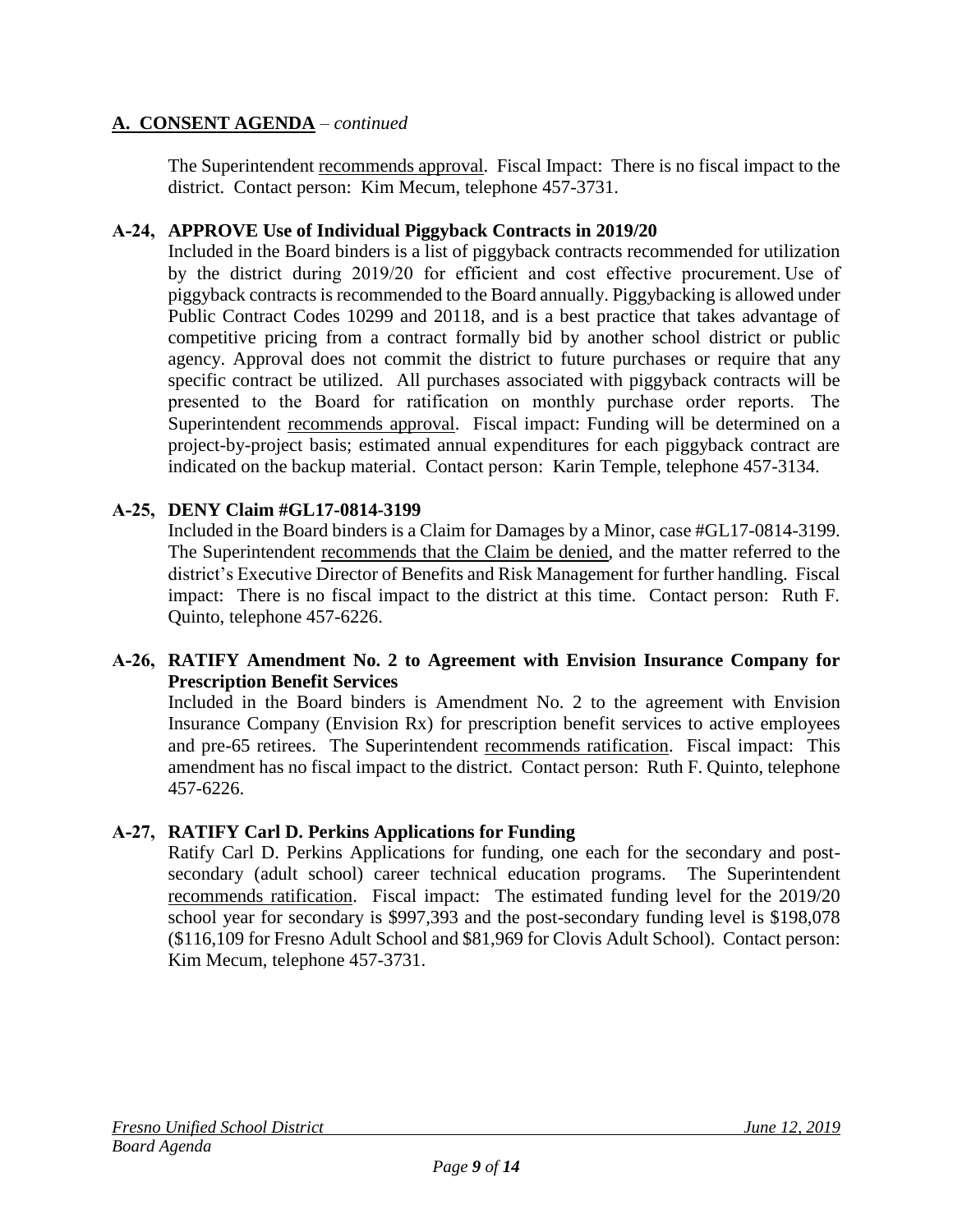### **A-28, RATIFY Change Orders for the Projects Listed Below**

Included in the Board binders is information on Change Orders for the following projects:

**Bid 18-10, Construction of Building 100 for Figarden Elementary School** Change Order(s) presented for ratification: \$24,931

**Bid 18-25, Roosevelt High School Construction of New Aquatic Center**

Change Order(s) presented for ratification: \$42,418

The Superintendent recommends ratification. Fiscal impact: \$24,931 for Bid 18-10 is available in the Measure Q Fund; and \$42,418 for Bid 18-25 is available in the Measure X Fund (balance not in General Fund allocation). Contact person: Karin Temple, telephone 457-3134.

### **A-29, RATIFY the Filing of Notices of Completion**

Included in the Board binders are Notices of Completion for the following projects, which have been completed according to plans and specifications.

Bid 18-10, Construction of Building 100 for Figarden Elementary School

Bid 18-42, McLane High School Quad Improvements

Bid 19-13, Installation of Exterior Lighting for Various Middle Schools; Ahwahnee, Computech, Cooper, Fort Miller, Scandinavian, Tehipite, Tenaya, Tioga and Yosemite

The Superintendent recommends ratification. Fiscal impact: Retention funds are released in accordance with contract terms and California statutes. Contact person: Karin Temple, telephone 457-3134.

### **A-30, RATIFY Grant Application to the California Department of Education for the 2019/20 Workforce Innovation and Opportunity Act, Title II: Adult Education and Family Literacy Act**

Ratification is requested for a grant application to the California Department of Education for the 2019/20 Workforce Innovation and Opportunity Act, Title II: Adult Education and Family Literacy Act. The Superintendent recommends ratification. Fiscal impact: The estimated grant funding is \$1,000,000. Contact person: Kim Mecum, telephone 457-3731.

#### **A-31, RATIFY Grant Award from the California Commission on Teacher Credentialing – Teacher Residency Expansion Program**

The Teacher Development department requests ratification for the submission of a grant application to, and acceptance of a grant award from the California Commission on Teacher Credentialing – Teacher Residency Expansion Program. The \$3,200,000 award will provide funding for 160 teacher residents over the four program years with an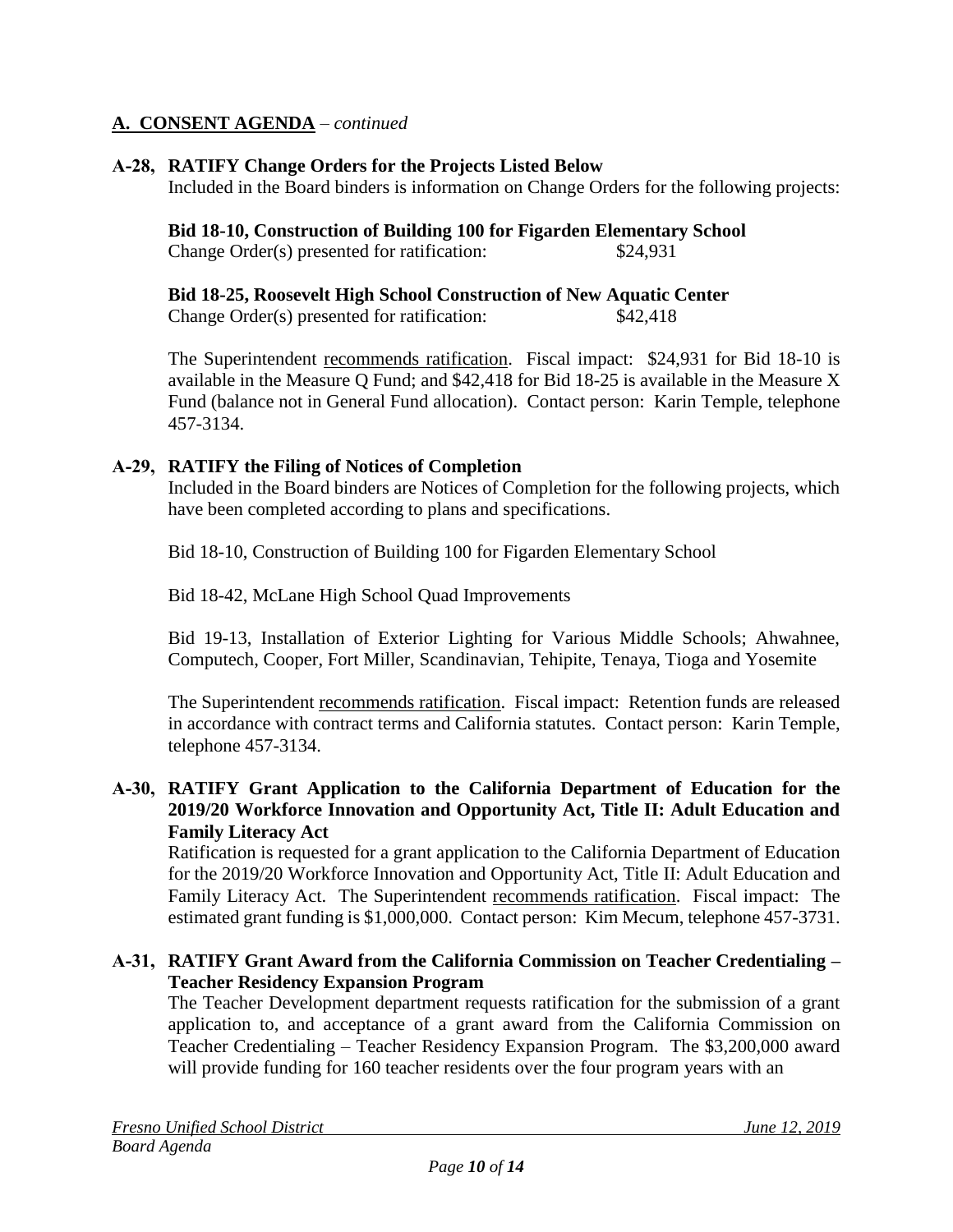emphasis in special education and bilingual authorization teaching credentials. The Superintendent recommends ratification. Fiscal impact: The grant award is \$3,200,000 over the four project years. Contact person: Kim Mecum, telephone 457-3731.

### **A-32, RATIFY Independent Contractor Service Agreement with Municipal Resources Group, LLC**

Included in the Board binders is an Independent Contractor Services Agreement with Municipal Resources Group, LLC. Municipal Resources Group, LLC. will facilitate the process of conducting the annual evaluation of the superintendent and related workshop(s) and/or closed session discussion(s), facilitate the process of conducting the annual selfassessment of the Board of Education and related workshop(s) and/or closed session discussions(s), and assist with related leadership assessment and goal setting as needed. The Superintendent recommends ratification. Fiscal impact: This Agreement is in addition to the Service Agreement approved by Board on June 13, 2018 in the amount of \$25,000 bringing the total amount for these services to \$30,000. Contact person: David Chavez, telephone 457-3566.

#### **END OF CONSENT AGENDA (ROLL CALL VOTE)**

### **UNSCHEDULED ORAL COMMUNICATIONS**

Individuals who wish to address the Board on topics within the Board's subject matter jurisdiction, but **not** listed on this agenda may do so at this time. If you wish to address the Board on a specific item that is listed on the agenda, you should do so when that specific item is called.

While all time limitations are at the discretion of the Board President, generally members of the public will be limited to a maximum of three (3) minutes per speaker for a total of thirty (30) minutes of public comment as designated on this agenda. Any individual who has not had an opportunity to address the Board during this initial thirty (30) minute period may do so at the end of the meeting after the Board has addressed all remaining items on this agenda. Without taking action and only as expressly permitted by Board Bylaw 9323, Board members may ask questions, make brief announcements, or provide a brief response to statements presented by the public about topics raised in unscheduled oral communications. Board members must be recognized by the President in order to speak and will generally be limited to no more than one (1) minute each for this purpose. The Board President shall have the discretion to further limit Board members' opportunity to speak on topics raised in unscheduled oral communications to ensure the orderly and efficient conduct of District business.

Members of the public with questions on school district issues may submit them in writing. The Board will automatically refer to the Superintendent any formal requests that are brought before them at this time. The appropriate staff member will furnish answers to questions.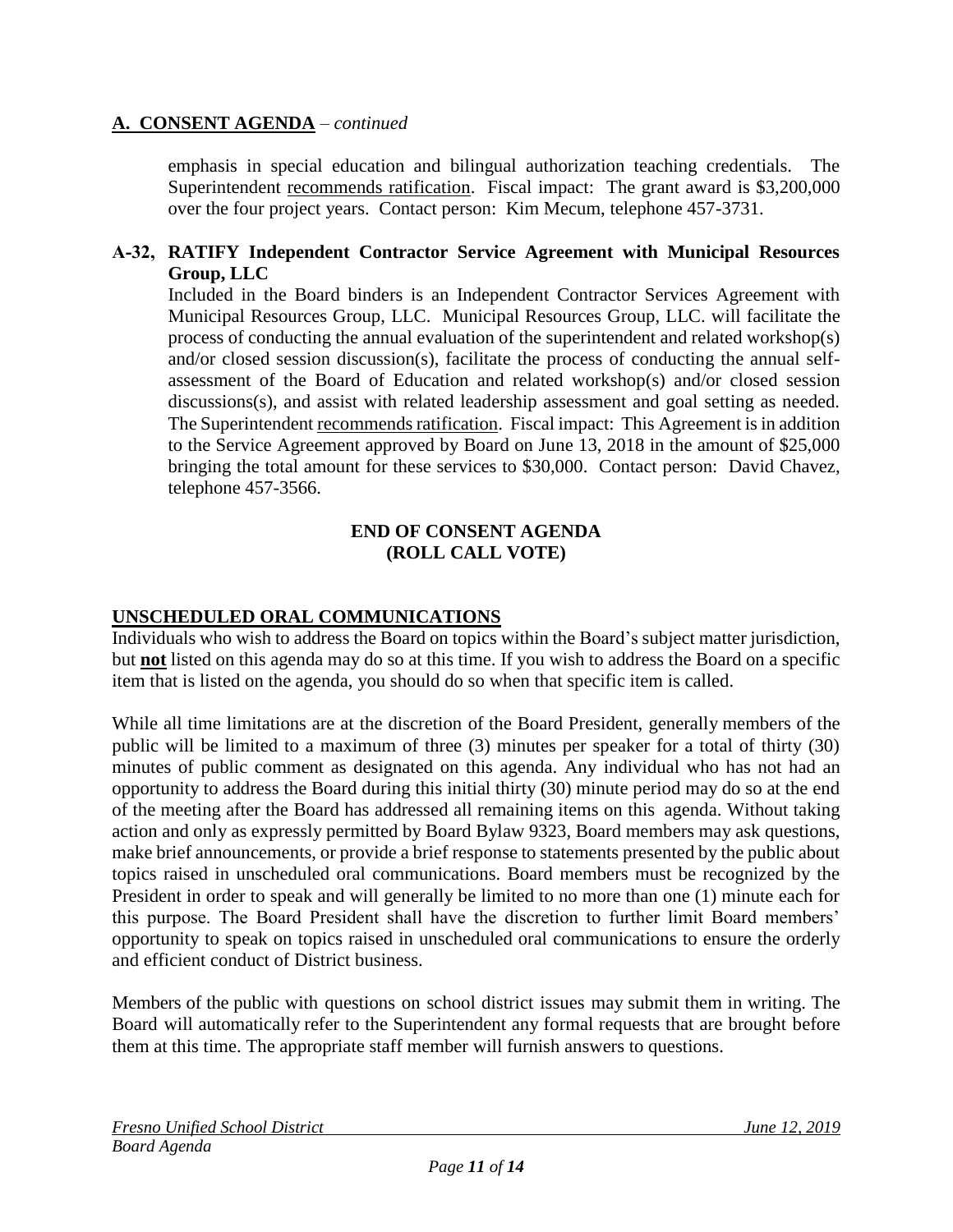### **B. CONFERENCE/DISCUSSION AGENDA**

# **7:15 P.M.**

### **B-33, DISCUSS and ADOPT Fresno Unified School District's 2019/20 Local Control and Accountability Plan**

The Local Control and Accountability Plan (LCAP) is a requirement resulting from the State's Local Control Funding Formula (LCFF). The LCAP Federal Addendum provides districts the opportunity to describe how required provisions of the Every Student Succeeds Act (ESSA) will be met. School districts across the State receive LCFF funds for every student, with additional funds going to districts with high unduplicated counts of students living in poverty, English learners, and foster youth. Fresno Unified School District is required to adopt a Local Control and Accountability Plan at the same time as the adoption of the district budget. The Superintendent recommends adoption. Fiscal impact: Noted on support material. Contact person: Ruth F. Quinto, telephone 457-6226.

### **7:30 P.M.**

### **B-34, DISCUSS and ADOPT Fresno Unified School District's 2019/20 Proposed Budget and Education Protection Account**

The Proposed Budget includes the multi-year projected budget for the Unrestricted General Fund. The agenda item will also describe factors addressed in the 2019/20 Proposed Budget, and issues affecting the multi-year projections for 2020/21 and 2021/22. The Superintendent recommends adoption. Fiscal impact: Noted in support material. Contact person: Ruth F. Quinto, telephone 457-6226.

### **7:45 P.M.**

### **B-35, APPROVE Annual Agreements for the 2019/20 School Year – Primary Report**

Included in the Board binders is a matrix detailing agreements to provide services to Fresno Unified School District. These agreements include the following categories:

- Campus safety
- Administrator and teacher development
- Opportunities to promote arts, activities and athletics
- Targeted assistance:
	- o Student achievement outcomes
	- o Social emotional supports
- Technology

Two agenda items are presented to approve agreements. The first item includes the Primary Report with all agreements with the exception of those that may present a potential conflict of interest for an individual Board member. All remaining agreements are in the Supplemental Report and presented as a second agenda item. The Superintendent recommends approval. Fiscal impact: Sufficient funds have been budgeted in the 2019/20 budget. These investments will be funded through the appropriate budgets, as detailed in the matrix. Contact person: Ruth F. Quinto, telephone 457-6226.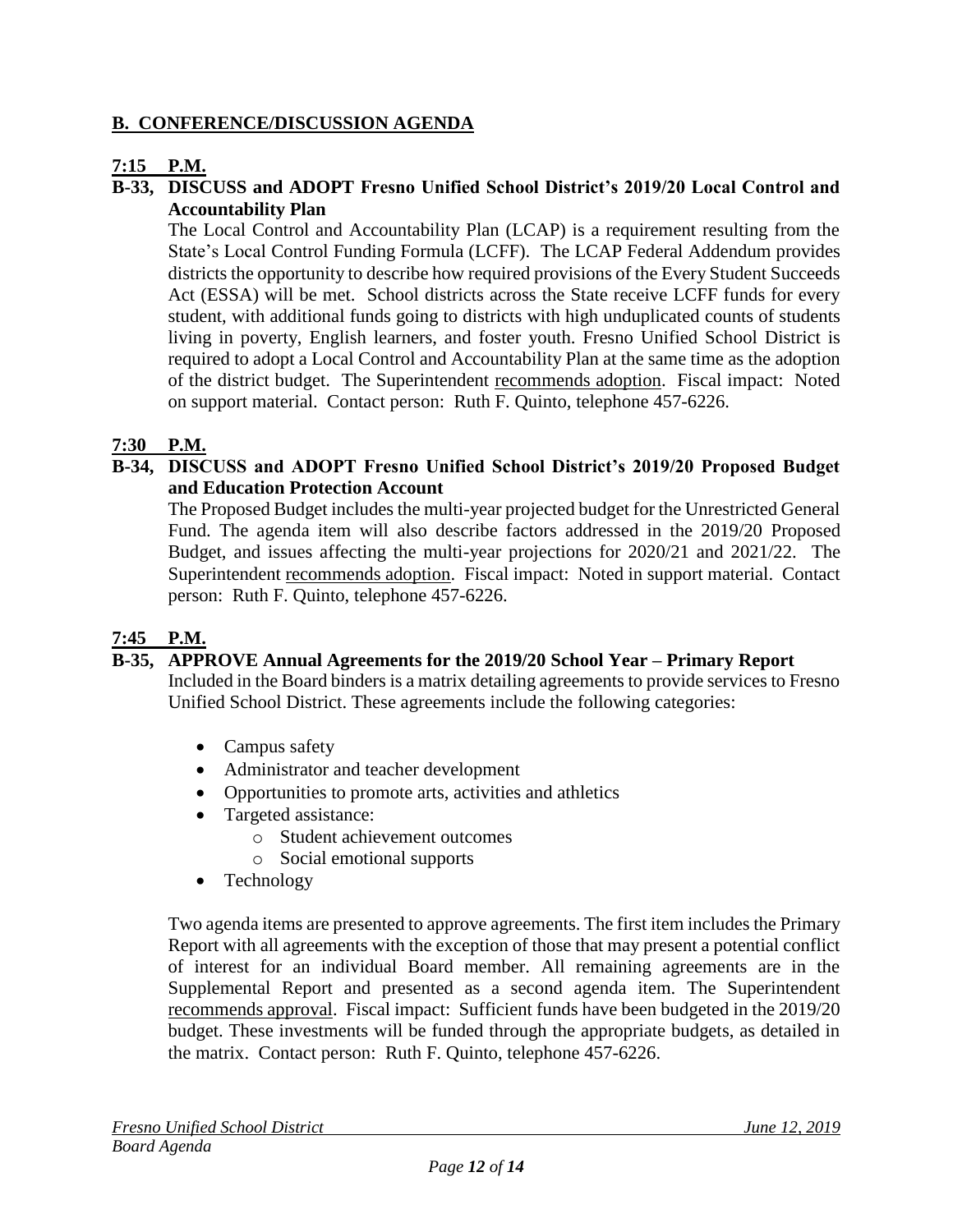# **B. CONFERENCE/DISCUSSION AGENDA** – *continued*

### **7:55 P.M.**

**B-36, APPROVE Annual Agreements for the 2019/20 School Year – Supplemental Report**

Included in the Board binders is a matrix detailing agreements to provide services to Fresno Unified School District. These agreements include the following categories:

- Campus Safety
- Leadership Development
- Opportunities to promote arts, activities and athletics
- Targeted Assistance:
	- o Student Achievement Outcomes
	- o Social Emotional Supports
- Teacher Development
- Technology

Two agenda items are presented to approve agreements. The first item includes the Primary Report with all agreements with the exception of those that may present a potential conflict of interest for an individual Board member. All remaining agreements are in the Supplemental Report and presented as a second agenda item. The Superintendent recommends approval. Fiscal impact: Sufficient funds have been budgeted in the 2019/20 budget. These investments will be funded through the appropriate budgets, as detailed in the matrix. Contact person: Ruth F. Quinto, telephone 457-6226.

### **8:00 P.M.**

**B-37, DISCUSS and ADOPT Resolution 18-23 Regarding the Issuance and Sale of General Obligation Bonds, Election of 2016 (Measure X), Series B, in the Aggregate Principal Amount of Not to Exceed \$75,000,000, and Authorizing the Execution and Delivery of Documents and Actions in Connection Therewith** 

Resolution 18-23 is included in the Board binders and recommended for adoption to provide for the issuance and sale of General Obligation Bonds, Election of 2016 (Measure X), Series B, in the aggregate principal amount of not to exceed \$75,000,000, and to authorize execution and delivery of related documents and actions. This Measure X issuance will provide funding for implementation and continued implementation of Measure X priority projects. The Superintendent recommends adoption. Fiscal impact: Funding source is Measure X as approved by the voter electorate in November 2016. Contact person: Karin Temple, telephone 457-3134.